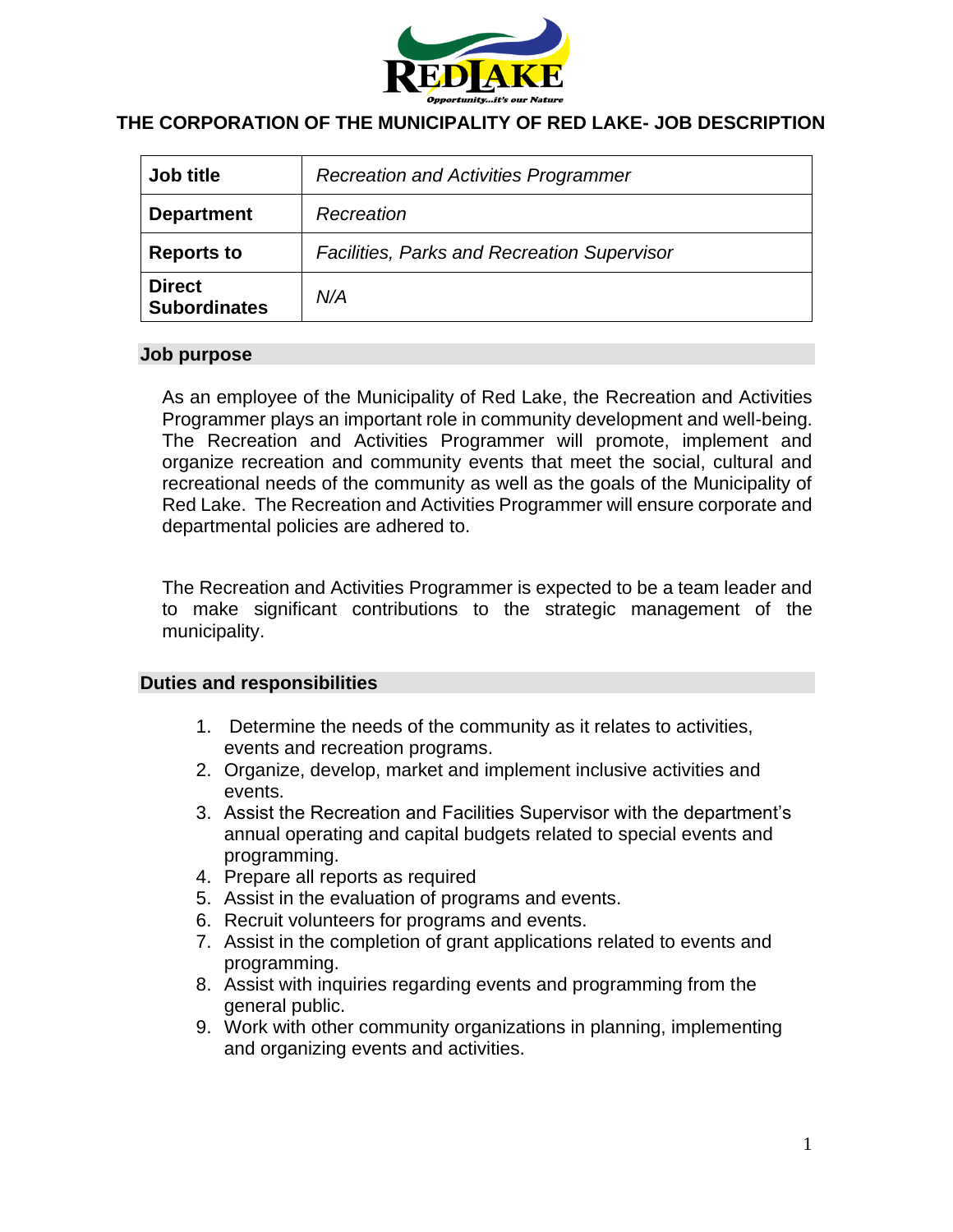

- 1. Create and implement special events and programs.
- 2. Develop promotional material for programs.
- 3. Assist community groups with special events.
- 4. Follow all municipal policies, procedures, provincial and federal legislation, as well as municipal budgets.
- 5. Work independently with minimal supervision.
- 6. Report directly to the Facilities, Parks and Recreation Supervisor.
- 7. Work in compliance with the Occupational Health and Safety Act.
- 8. Be capable of issuing and receiving oral and written instruction.
- 9. Evaluate programs and special events and prepare all reports as required.
- 10.Recruit volunteers for special events and programs.
- 11.Respond to the public as required.
- 12.Draft, prepare and implement a budget.
- 13.Identify and order supplies for programs and events.
- 14.Provide consulting to various community groups in implementing its programs.
- 15.Other duties as required.

# **Qualifications**

- 1. Post secondary diploma or degree in Recreation and Leisure or equivalent. Previous experience is an asset.
- 2. Must possess strong organizational, communication, customer service and marketing skills.
- 3. Strong Computer skills.
- 4. Certified fitness instructor or personal trainer certification is an asset.
- 5. Must be self motivated and independent as well as able to work within a team setting.
- 6. Must keep up with changing trends within the recreation industry.
- 7. Experience with volunteer non-profit associations is an asset.
- 8. Ability to work varied hours (evening and weekends).
- 9. Class G driver's license.

## **Working conditions**

The Recreation and Activities Programmer will work in an office environment at the Red Lake Community Centre five (5) days a week. This position is 35 hours per week, Monday to Friday, with occasional evenings and weekends as required.

## **Physical requirements**

This job requires the performance of duties resulting in only normal physical fatigue caused by periods of light to moderate physical effort.